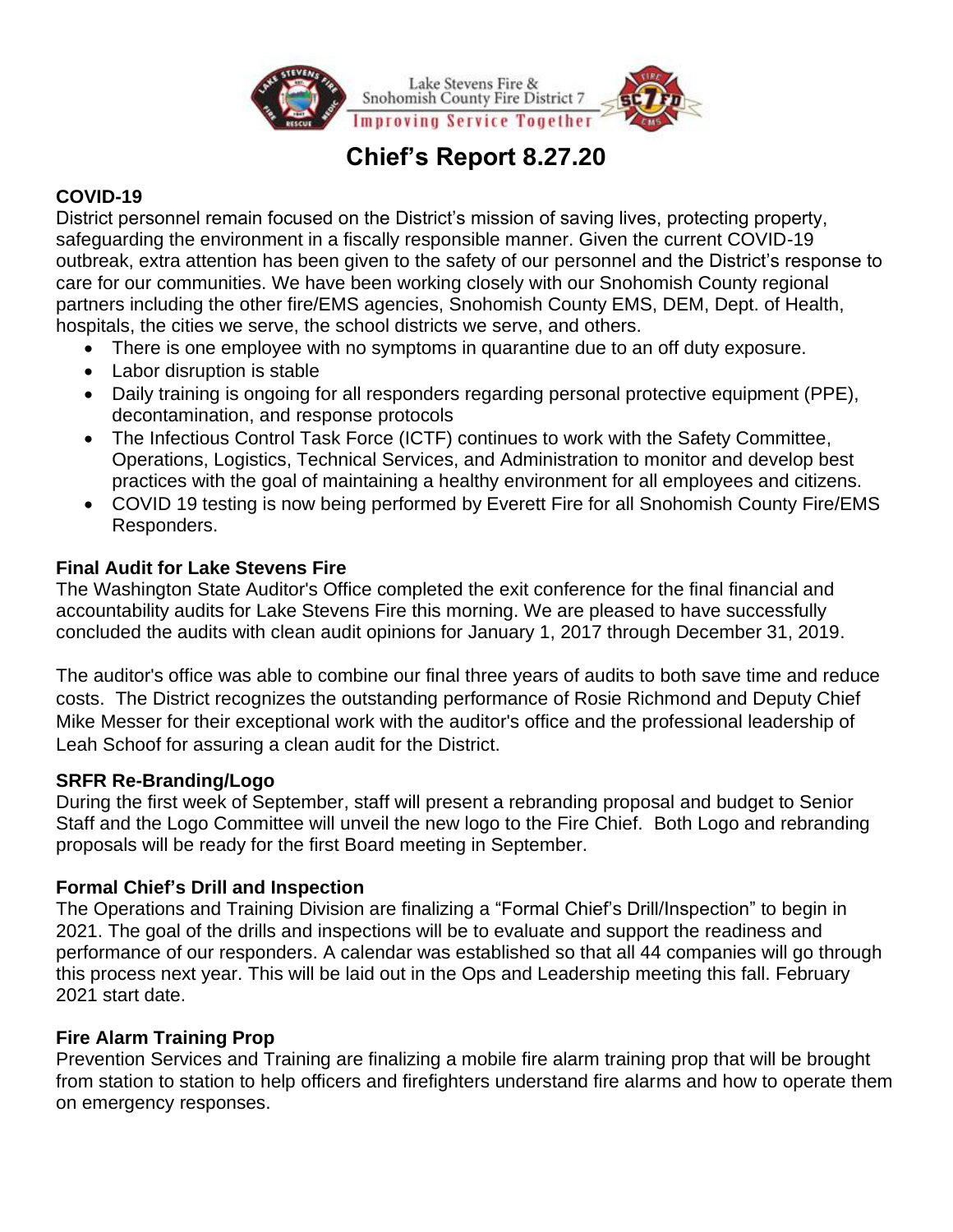## **Planning for CPSE-CFAI Accreditation**

The Accreditation Initial Planning Team is attending weekly training in preparation for the accreditation process. August of 2022 projected start date.

## **Standards of Cover**

The Standards of Cover development processes is set to begin September 1, 2020 and is targeted to be completed by March 31, 2021.

## **77/13 Report**

The Planning and Operations Division have completed an initial draft of a 77/13 analysis and will be working on adding additional detail for the initial report over the next 2-3 months.

## **Wildland Mobilizations**

A SRFR Type 6 Engine with three firefighters were deployed to the Badger Lake Fire on 8/16/2020 and returned on 8/23/20.

08/18/2020, two firefighters were deployed to the Warm Spring Oregon Fire for medical duties

08/20/2020, five SRFR firefighters were deployed to Northern California to staff a Task Force Leader position and a Type One Engine for structural protection

## **Policy**

Today, the District will begin to solicit interest in participation for the Policy and Procedure Task Force. The hope is that the task force will be comprised similarly to that of the safety committee with representation from each rank and perspective within the organization.

## **MSDS**

Station/Building MSDS books will be replaced with the online versions. The online version is in the process of being finalized with an anticipated October 1<sup>st</sup> launch date.

## **New Career Firefighters**

Five new career firefighters will start the academy on Monday 8/31 and will be completed by Thanksgiving.

A Family Orientation was held on 8.27.20 to welcome the family members of the new firefighters to the SRFR family and to provide information about mental health, wellness, and other important topics about the District and our family.

## **Future Hiring**

The District currently projects a need for eight replacement firefighters for 2021. More analysis will be completed regarding hiring replacement firefighters. Additionally, the District is currently evaluating the current hiring processes and may seek a new process.

# **UW-Harborview Paramedic Training**

The District received notice that a "last minute" slot opened in the UW-Harborview Paramedic Training Program. The District will send one student. The program officially begins on September 28, 2020.